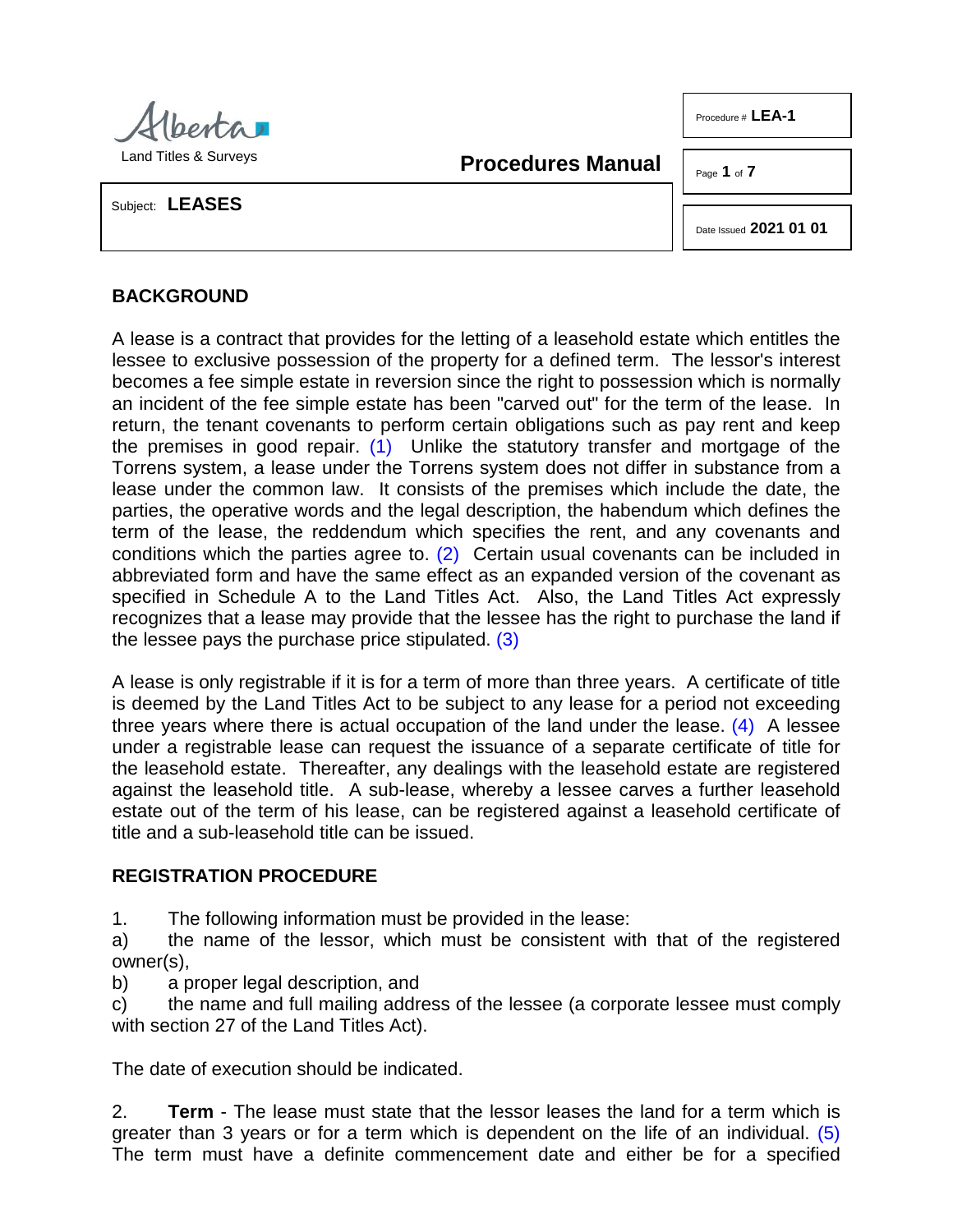number of years or have an ascertainable termination date. If the lease submitted for registration does not specify the commencement date, a letter signed by the lessor or solicitor for the lessor may be accepted to establish the commencement date. A lease may be accepted for registration before the term has begun. A lease which has an original term of less than 3 years is not to be registered even if renewal options could extend the term beyond 3 years. Such a lease may be protected by registration of a caveat. [\(6\)](#page-6-5)

<span id="page-1-0"></span>3. A new lease will not be accepted for registration if a lease for the whole parcel or for the same part of the parcel is already registered against the title. A caveat may be registered to protect the new lessee's interest until the prior lease is discharged or surrendered.

<span id="page-1-1"></span>4. The lease must be executed by the registered owner(s) and by the lessee. [\(7\)](#page-6-6)

- 5. Requirements relating to the following must be complied with:
- a) attestation (see procedures under [AFF-1,](http://www.servicealberta.ca/pdf/ltmanual/AFF-1.pdf) [AFF-2](http://www.servicealberta.ca/pdf/ltmanual/AFF-2.pdf) and [COR-1\)](http://www.servicealberta.ca/pdf/ltmanual/COR-1.pdf)
- b) dower (see procedure under [DOW-1\)](http://www.servicealberta.ca/pdf/ltmanual/DOW-1.pdf)

c) subdivision approval pursuant to Part 17, Municipal Government Act, R.S.A. 2000, c. M-26 where only part of a parcel is being leased (see procedure under [SUB-1\)](http://www.servicealberta.ca/pdf/ltmanual/SUB-1.pdf)

d) approval under the Irrigation Act where only part of an irrigable unit is being leased (see procedure under [IRR-2\)](http://www.servicealberta.ca/pdf/ltmanual/IRR-2.pdf)

- e) Foreign Ownership of Land (see procedure under [FOL-1\)](http://www.servicealberta.ca/pdf/ltmanual/FOL-1.pdf)
- f) Affidavit Re Value of Land is required to establish Tariff item  $3(2)$  fees.

The SPIN2 document type to be used when creating a Document Registration Request (DRR) form is: Leasehold Creation

The code used for registration at Land Titles is: LEAS

6. **Certificate of Leasehold Title** - A certificate of leasehold title may be issued at the time of the registration of the lease or at any time during the term of the lease at the request of the lessee or their solicitor either in a letter or on a Document Registration Request form ("D.R.R."). If the request is received after the registration of the lease, endorsements on the fee simple title must be checked to ensure that the request is being made by the current lessee. The letter, a photocopy of the D.R.R. or the D.R.R. is given a registration number which is used as the title number for the certificate of leasehold title.

The code used for registration at Land Titles is: RILT

The following procedures apply when a leasehold title is issued:

a) The legal description of the freehold title is used for the leasehold title if the whole parcel is leased. If only part of a parcel is leased, the legal description to be used must be approved by the Surveys section.

b) The words on the certificate of title "estate in fee simple" are replaced and the original term of the lease is shown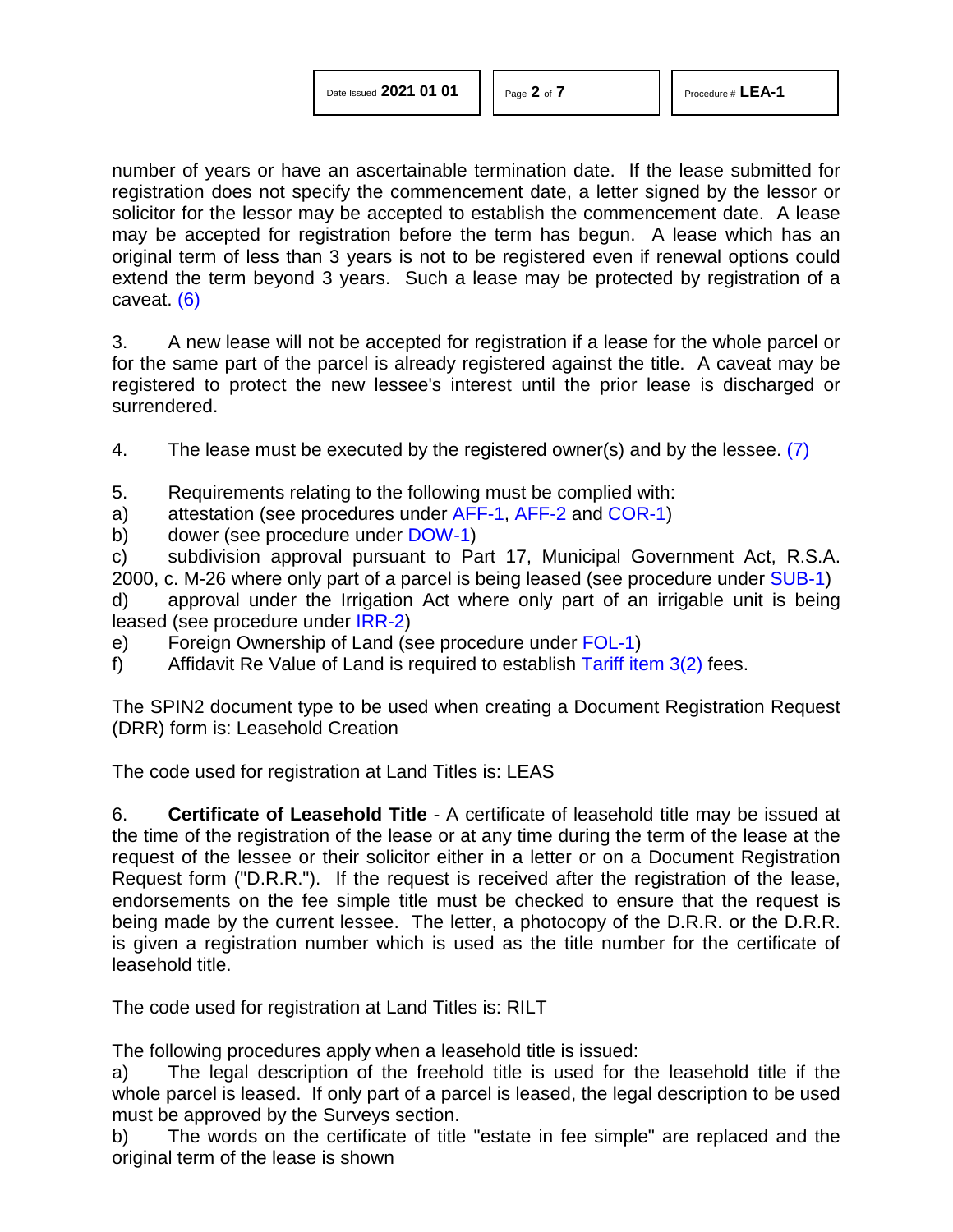For example:

"... is now the owner of a leasehold estate for a term of 10 years commencing on January 1, 1984"

<span id="page-2-0"></span>or

"... is now the owner of an estate created by lease for the life of X")

- c) On issuance of a leasehold title drop prior registrations.
- d) Upon registration the following will appear on the leasehold title: [\(8\)](#page-6-7)

"SEE TITLE FOR ESTATE OF LARGER EXTENT, IF ANY, FOR REGISTRATIONS PRIOR TO LEASE"

Where title is issued at some time after registration of the lease, all endorsements on the fee simple title after the memorandum for the lease are carried forward to the leasehold title.

Once a certificate of leasehold title has been issued, any further registrations in respect of the leasehold estate, such as mortgages and transfers of the lease, are not to be registered against the fee simple title. Caveats, builders' liens and certain other documents may be registered against both the fee simple and the leasehold title if the document indicates that both titles are affected.

The fees in [Tariff items 11\(6\) and 3\(2\)](http://www.servicealberta.ca/pdf/ltmanual/APPENDIXI.pdf) respectively are charged for the registration of the lease and for the issuance of the leasehold title. Only Tariff item  $3(2)$  is charged if the leasehold title is issued after the registration of the lease.

7. **Sub-lease** - A sub-lease from the owner of a leasehold title can be registered. All of the requirements for a lease must be complied with. The term for the sub-lease must be less than the term of the lessor's lease so that the lessor has a reversionary interest in the term originally granted to him; often the term in the sub-lease will be one day less than the term in the lessor's lease.

If a certificate of title is requested, it is referred to as a "SUB-LEASEHOLD TITLE" and the following endorsement will appear on the subleasehold title:

> "SEE TITLE FOR ESTATE OF LARGER EXTENT, IF ANY, FOR REGISTRATIONS PRIOR TO SUB-LEASE"

The following procedures relating to amending agreements, transfers, mortgages and cancellation of leases apply with appropriate modifications to sub-leases.

If a leasehold title has not been issued, a sub-lease may only be registered by way of caveat.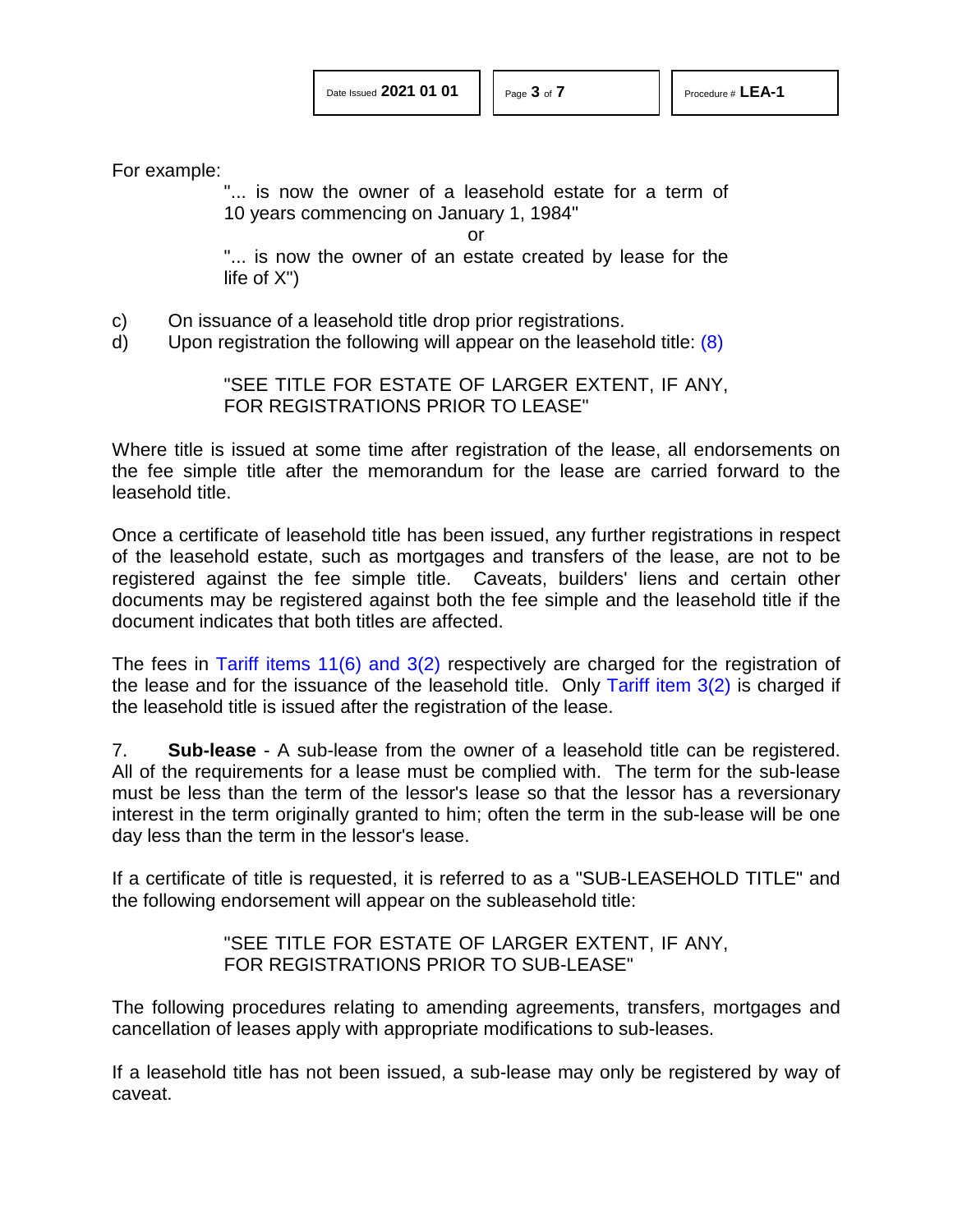The SPIN2 document type to be used when creating a Document Registration Request (DRR) form is: Subleasehold

The code used for registration at Land Titles is: SUBL and RIST

<span id="page-3-0"></span>8. **Amending Agreement** - An agreement amending a lease which is executed by the registered owner of the fee simple estate and by the lessee can be registered. [\(9\)](#page-6-8)  For a sub-lease, the agreement must be between the registered owner of the leasehold title and the sub-lessee. All of the requirements specified in items 4. and 5. for registration of the original lease must be complied with.

An amending agreement which adds new land to the leased premises cannot be registered as the lessee is not the owner of a registered interest in the new land as is required by section 129 of the Land Titles Act.

An amending agreement which changes the term of the lease may be used to change the term shown on the face of the leasehold title. The agreement is endorsed as an amending agreement. The endorsement of the lease on the fee simple title is not altered in any way; only the leasehold title is amended.

The SPIN2 document type to be used when creating a Document Registration Request (DRR) form is: Agreement

The code used for registration at Land Titles is: AGRE In Document Particulars enter: "Leasing Amending Agreement" In order to update the term of the leasehold title : CORT

9. **Transfer of Lease** - A lease for which a certificate of leasehold title has not been issued may be transferred by use of the prescribed form [\(FORM 18\).](http://www.servicealberta.ca/pdf/ltmanual/FORM18.pdf) An assignment of lease may be accepted if it is in substantial compliance with [\(FORM 18\).](http://www.servicealberta.ca/pdf/ltmanual/FORM18.pdf) Requirements relating to attestation, dower and Foreign Ownership of Land must be complied with. [Tariff item 11\(6\)](http://www.servicealberta.ca/pdf/ltmanual/APPENDIXI.pdf) is charged.

If a certificate of leasehold title has been issued, a transfer in the prescribed form [\(FORM 8\)](http://www.servicealberta.ca/pdf/ltmanual/FORM8.pdf) with the appropriate modifications is to be used. Prior to transferring the leasehold title, it must be reviewed to ensure that the term of the lease is current. If the term appears to have expired, the transfer must be rejected until all applicable amending agreements (renewals of lease) have been registered. Requirements relating to attestation, dower, and the Foreign Ownership of Land must be complied with. The transfer fees outlined in [Tariff item 3](http://www.servicealberta.ca/pdf/ltmanual/APPENDIXI.pdf) which are based on the value of the leasehold interest as determined by the lessee which is indicated in the affidavit of transferee, are charged. Consideration is shown on the title as specified in the affidavit of transferee. A new certificate of leasehold title is issued. The particulars of the transfer are not endorsed against the fee simple or prior leasehold title, as the case may be.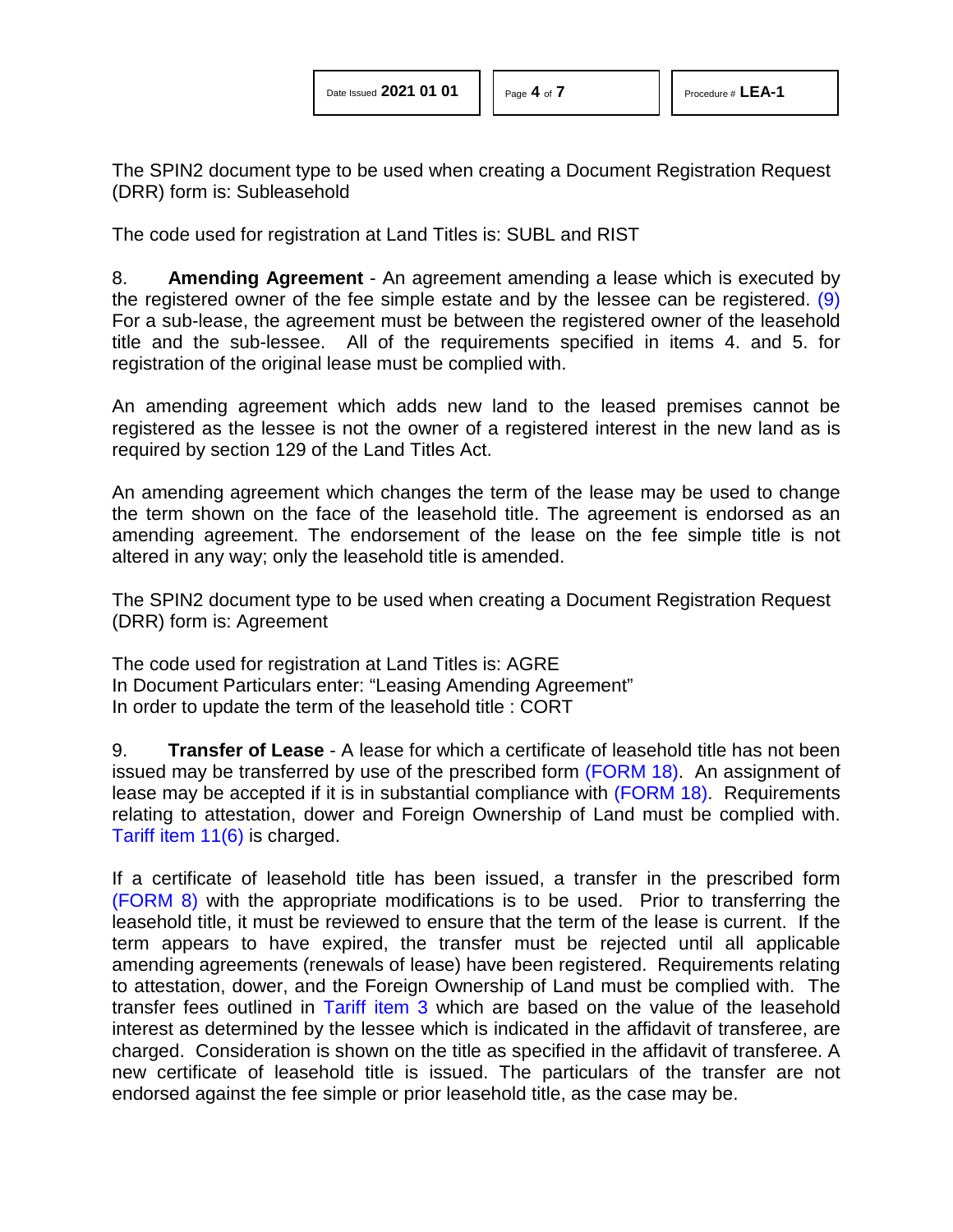| Date Issued 2021 01 01 |  |  |  |
|------------------------|--|--|--|
|------------------------|--|--|--|

10. **Mortgage of Lease** - If no certificate of leasehold or sub-leasehold title has been issued, a mortgage of a lease or sub-lease can only be registered by way of caveat.

If a certificate of leasehold or sub-leasehold title has been issued, the procedure on mortgages applies (see procedure under [MOR-1\)](http://www.servicealberta.ca/pdf/ltmanual/MOR-1.pdf). The lessee or sub-lessee must mortgage all of their estate and interest. The mortgage is only endorsed against the certificate of leasehold or sub-leasehold title, as the case may be.

11. **Subdivision of Leasehold Estate** - If the leasehold estate is subdivided under a condominium or subdivision plan, "SUBDIVIDED BY PLAN " is added to the particulars for the lease memorandum on the fee simple title. The registration date of the plan is included.

12. **Cancellation of Lease** - A lease registration or leasehold title can be cancelled upon presentation of any one of the following:

<span id="page-4-0"></span>a) A surrender in the prescribed form [\(10\)](#page-6-9) [\(FORM 14\)](http://www.servicealberta.ca/pdf/ltmanual/FORM14.PDF) executed by the current lessee in favour of the current registered owner of the fee simple or leasehold estate, as the case may be. Where a lease has been granted to an individual, a surrender must comply with dower requirements. If a certificate of leasehold title has been issued, each person entitled to the benefit of an instrument or caveat registered against the title must consent to the surrender.

<span id="page-4-1"></span>b) A certified copy of a court order stating that the lease has expired and is no longer of any force or effect. The order must comply with the requirements of section 191 of the Land Titles Act [\(11\)](#page-6-10) (see procedure under [ORD-1\)](http://www.servicealberta.ca/pdf/ltmanual/ORD-1.pdf). The order may also be used to discharge any caveat which is based on the existence of the lease.

c) A certified copy of a court order which directs cancellation of the lease or leasehold title or which establishes that there has been a lawful re-entry and recovery of possession by the lessor pursuant to section 97(b) of the Land Titles Act. [\(12\)](#page-6-11)

<span id="page-4-3"></span><span id="page-4-2"></span>d) A discharge executed by the current lessee certifying that the term of the lease has expired and the lessee is no longer in possession. [\(13\)](#page-6-12)

e) A request to merge, where all requirements for merger are met (see procedure under [MER-1\)](http://www.servicealberta.ca/pdf/ltmanual/MER-1.pdf).

f) If leasehold title issued use SURL to surrender lease endorsement from fee simple title and RLEC to cancel leasehold title.

An amending agreement relating to the lease is automatically cancelled when the lease is discharged.

Apart from being provided with a discharge by the lessee, the Registrar has no authority to cancel a lease on the basis that the term appears to have expired. The lessee might still be in lawful possession of the leased premises by virtue of having exercised an option to renew or having rights as an overholding tenant.

13. **National Park Lease** - The above procedures apply to a lease in a National Park except as follows:

a) The lessor is Her Majesty the Queen in Right of Canada but there is no fee simple title issued for the land.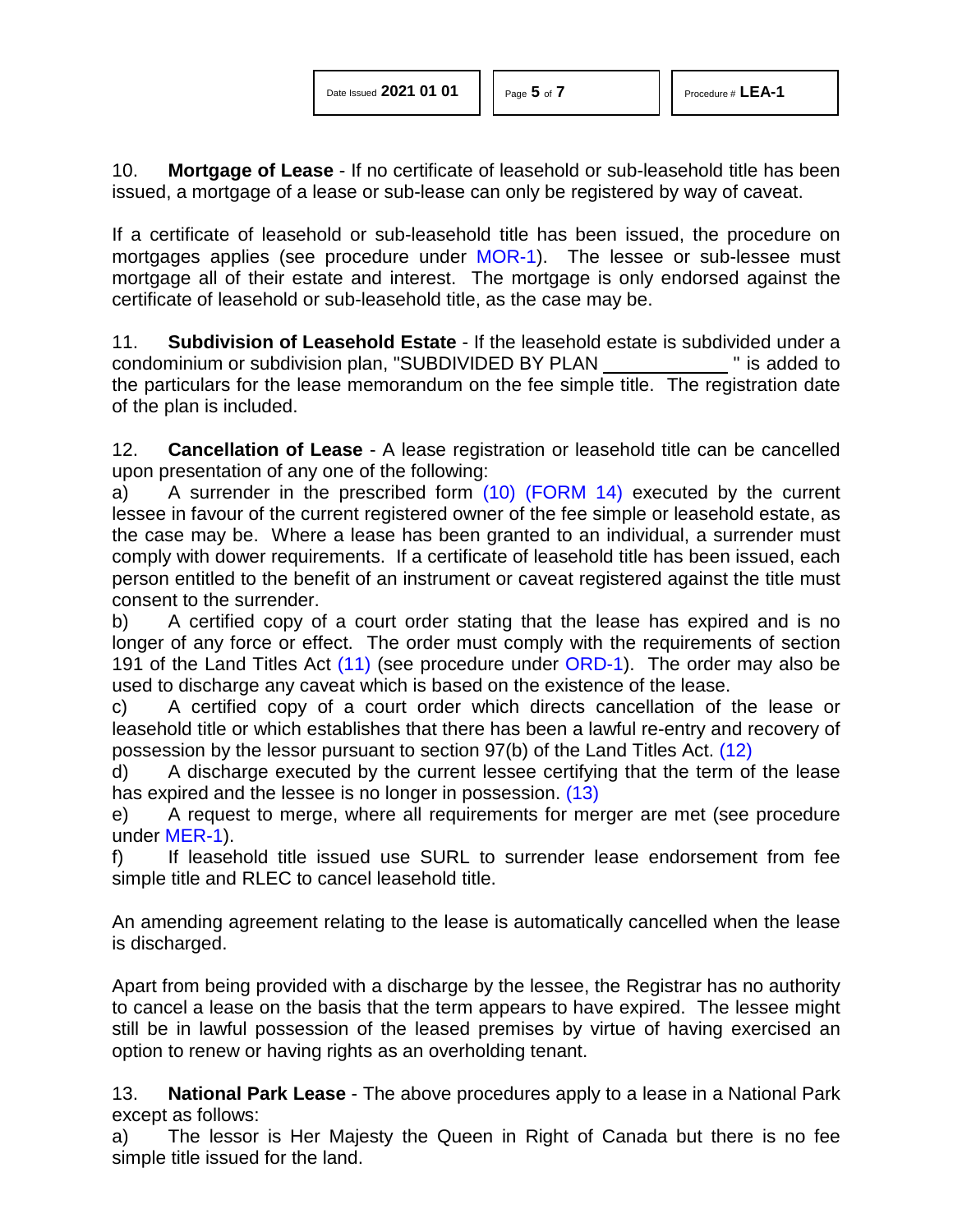| Date Issued 2021 01 01 |  |  |  |
|------------------------|--|--|--|
|------------------------|--|--|--|

<span id="page-5-1"></span><span id="page-5-0"></span>

b) In lieu of an original instrument, a copy certified by or on behalf of the Deputy Minister, Acting Deputy Minister or Director of Realty Services Branch of the appropriate federal department, may be registered. [\(14\)](#page-6-13) Alternatively, the Chief Executive Officer under the Parks Canada Agency Act or a person duly authorized by the Chief Executive Officer, can certify a copy of the original instrument. [\(15\)](#page-6-14)

c) A renewal of an existing registered lease may be registered if the name of the registered owner is the same as on the renewal. Tariff item  $11(6)$  is charged. When the name of the owner is not the same, we require the chain of documents connecting the name of the registered owner to the name on the renewal of lease. If there is more than one document in the chain, staple together and treat as one. The chain should be registered as a TFLH, prior to the renewal of lease, and fees should be based on the Affidavit of Value. A renewal of lease which refers to both the legal description in the title and a new legal description assigned pursuant to a registered plan of re-survey under the Canada Land Surveys Act is registrable if it is accompanied by a statutory declaration by a surveyor stating that the land referred to in the old legal description is the same as the land referred to in the new legal description.The consent of all interest holders to the change in legal description is required. [Tariff item 11\(4\)](http://www.servicealberta.ca/pdf/ltmanual/APPENDIXI.pdf) is charged.

The existing certificate of title is cancelled under the registration of the renewal of lease and a new certificate of title is issued, using the new legal description if applicable. All live memoranda from the cancelled certificate of title are carried forward to the new certificate of title. The title number is the registration number of the renewal of lease and the number of the cancelled certificate of title is the reference number.

d) When there is a subsisting leasehold title and a document is presented for registration with a new legal description which resulted from a re-survey, it may only be accepted after the legal description has been changed by registration of a statutory declaration and consents of interest holders as in (c) above. A new certificate of title is issued using the new legal description and the previous certificate of title is cancelled. All live memoranda are carried forward to the new certificate of title. The new certificate of title number is the registration number of the statutory declaration and consents and the reference number is the registration number of the cancelled certificate of title. [Tariff item 11\(4\)](http://www.servicealberta.ca/pdf/ltmanual/APPENDIXI.pdf) is charged for the registration of the statutory declaration and consents. The appropriate fee is charged for the registration of the document which contains the new legal description.

e) Any disposition of an interest in the leasehold estate, such as an assignment or mortgage of the lease requires the consent of an official of the appropriate federal department, except a sublease within the Town of Banff.

f) An assignment of lease which includes a clause transferring the lessee's interest in the leased lands has historically been accepted as a substitute for a [\(FORM 8\)](http://www.servicealberta.ca/pdf/ltmanual/FORM8.pdf) transfer. However, the usual transfer affidavits are still required.

g) Subdivision approval is not required if only part of a parcel is being leased.<br>h) An amending agreement on a National Park Lease requires dower comp

An amending agreement on a National Park Lease requires dower compliance for the **LESSEE**.

The SPIN2 document type to be used when creating a Document Registration Request (DRR) form is: National Park Lease

The code used for registration at Land Titles is: NPLE